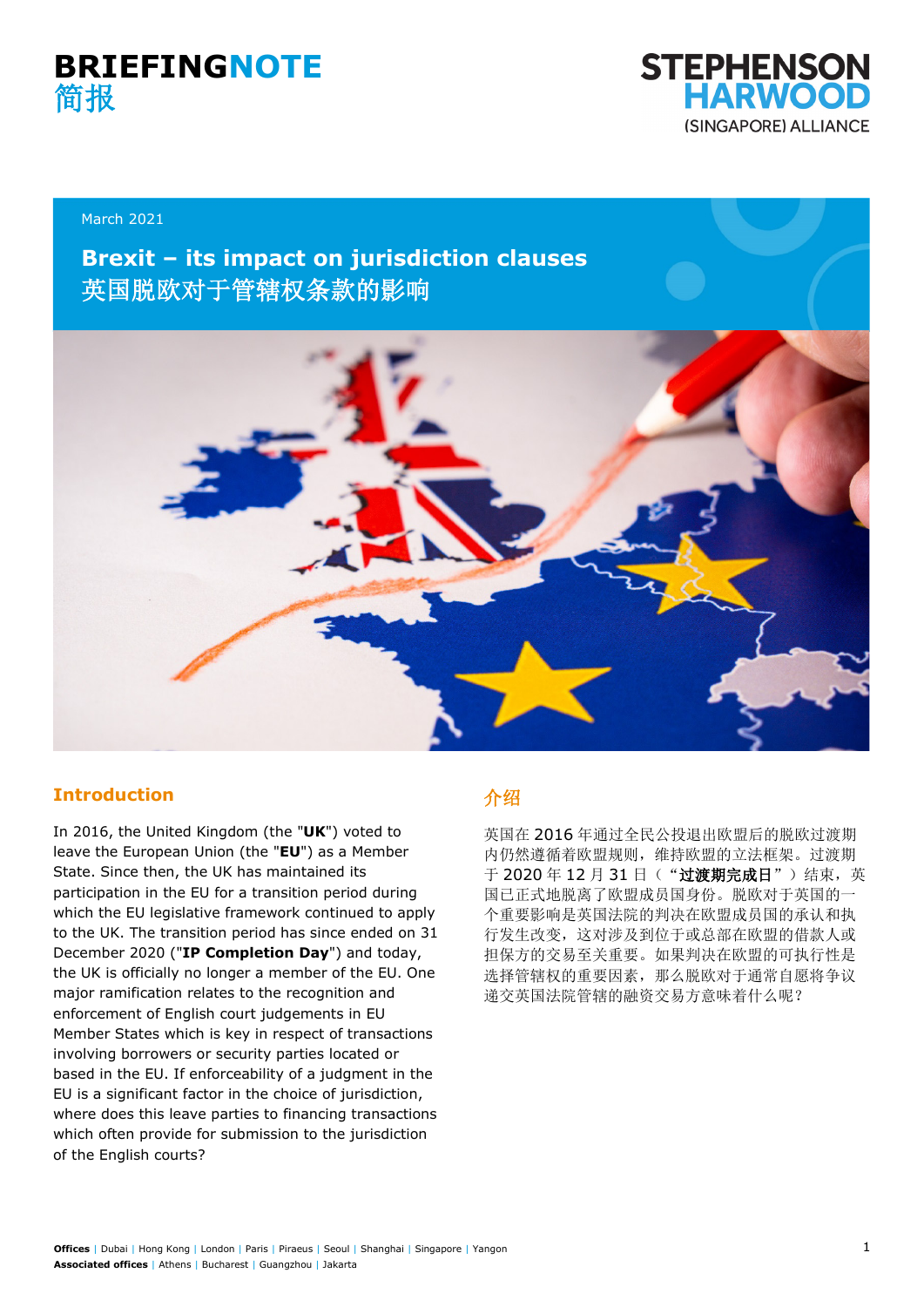### **Jurisdiction clauses**

#### **1. Pre and Post IP Completion Day**

Prior to IP Completion Day, the jurisdiction of the English courts was largely dictated by Regulation (EU) No 1215/2012 (the "**Recast Brussels Regulation**"). If an agreement included a submission to the courts of a particular EU Member State (which includes the UK), the courts of other EU Member States were generally required to decline jurisdiction, and to defer to and enforce the judgement of the courts of that particular EU Member State pertaining to such an agreement.

Following IP Completion Day, the Recast Brussels Regulation has ceased to apply to the UK as the UK is no longer considered an EU Member State. The courts of EU Member States may therefore choose to accept jurisdiction even if an agreement provides for the submission to the English courts. The question of whether an English court judgement may still be enforceable in EU Member States will be determined by the local laws of each EU Member State and as such the analysis may be less straightforward than the regime previously applicable pre-IP Completion Day.

This has been partially mitigated by UK's accession to the Hague Choice of Court Convention 2005 (the "**Hague Convention**") which came into force in the UK on 1 January 2021.

In relation to an agreement entered into after the Hague Convention was ratified by a participating state (which includes the EU) and where the jurisdiction clause in such an agreement is a twoway exclusive jurisdiction clause submitting to the court of such participating state, the Hague Convention generally requires (although there are some exceptions) all other participating states to:

- A. respect parties' choice of court in such participating state; and
- B. enforce judgements made by such court.

## 管辖权条款

#### **1.** 在过渡期完成日前和后

在过渡期完成日之前,英国法院的管辖权主要由欧盟 第 1215/2012 号法规(the "**Recast Brussels Regulation**"《重铸布鲁塞尔法规》)决定。如果 交易方协议将争议提交给特定欧盟成员国(包括英 国)法院,则其他欧盟成员国法院通常应拒绝行使管 辖权,并服从和执行该特定欧盟成员国法院对于该协 议的判决。

在过渡期完成日之后,英国不再被视为欧盟成员国, 《重铸布鲁塞尔法规》不再适用于英国。即使交易方 协议将争议提交英国法院管辖,欧盟成员国法院仍可 以选择接受管辖权。现在,英国法院的判决是否仍有可 能在欧盟成员国执行由各成员国的当地法律决定,因 此相比于过渡期完成日之前的分析较不直接。

于 2021 年 1 月 1 日在英国生效的《2005 年海牙法 院选择公约》("海牙公约")部分缓解了这情况。

如果一份协议(一)在该缔约国批准《海牙公约》后 签订并(二)有双向专属管辖权条款,《海牙公约》 大致上要求(除了一些列外)所有缔约国(包括欧盟国 家在内):

A. 尊重交易方对该缔约国法院的选择;以及

B. 执行该缔约国法院做出的判决。

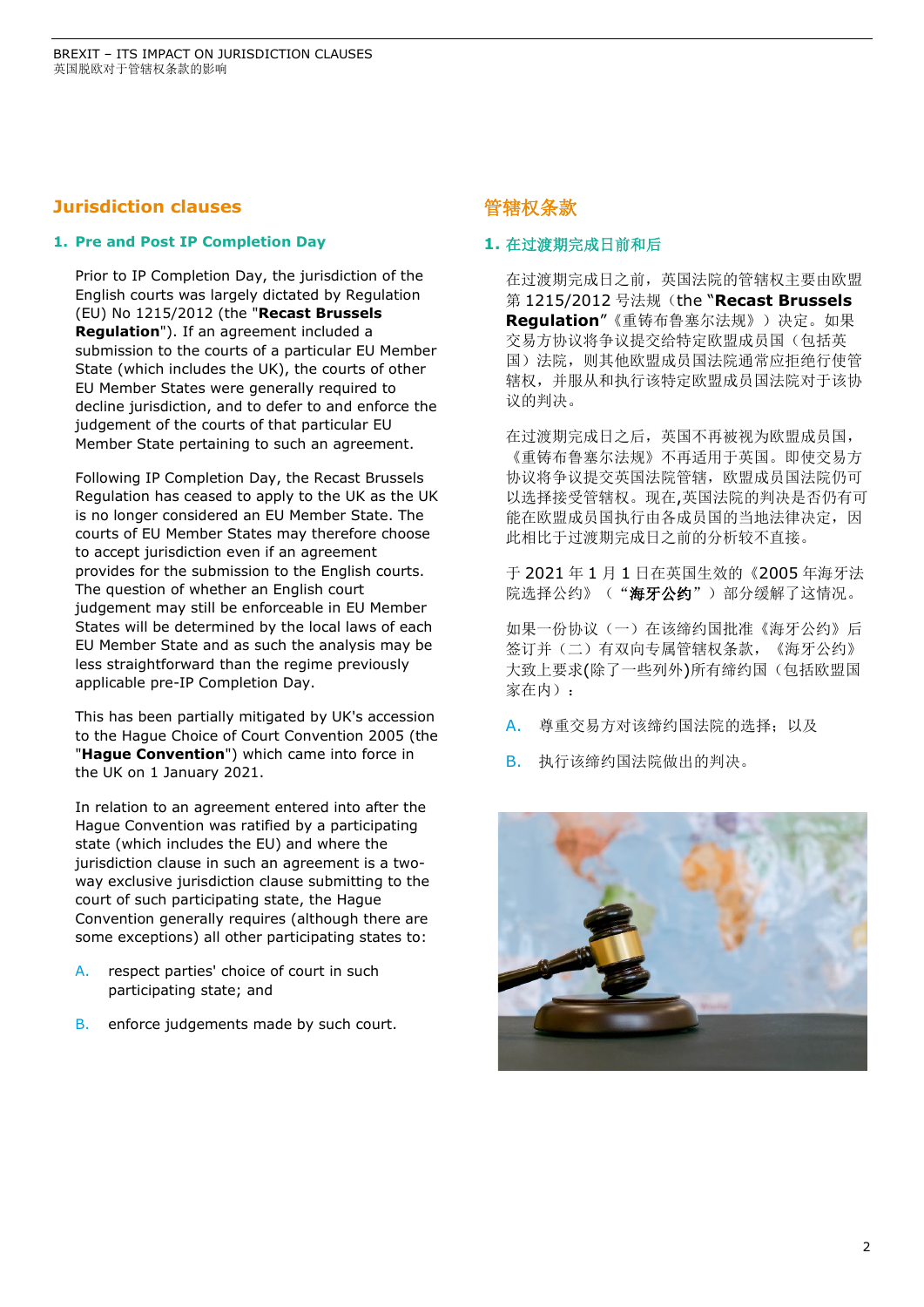#### **2. Types of dispute resolution clauses**

Parties may now wish to consider the two-way exclusive jurisdiction clause anew when deciding which dispute resolution clause to use for their contracts. Simply put, a two-way exclusive jurisdiction clause is a jurisdiction clause which provides that all parties to an agreement submit to the courts of a certain jurisdiction.

Two other types of dispute resolution clauses currently more commonly used in financing transactions are the following:

- A. Asymmetrical jurisdiction clause such a clause restricts one party to commencing proceedings only in the courts which they submitted to in the agreement, whilst allowing the other party to litigate in any jurisdiction.
- B. Arbitration clause such a clause provides that parties will resolve any disputes by way of arbitration rather than through a court-driven procedure.

Developments in the market have also pointed to a suggestion of using an asymmetrical hybrid clause which allows one party to choose between the jurisdiction of the English courts and arbitration, while restricting the other party to only either the English courts or arbitration as provided for in the agreement. In this regard, careful drafting is required. Under English law, while such asymmetrical hybrid clauses are valid and enforceable, it is uncertain whether such clauses will be covered by the Hague Convention (and perhaps unlikely based on *obiter* comments at the Court of Appeal level in December 2020). Further, the issue of whether such a clause is within the Hague Convention may not necessarily be decided in each case under English law – it could be the law of (for example) the country where enforcement of a judgment is sought.

In the context of resolving disputes within the UK legal system, with the UK's official exit from the EU, parties now have to decide if they should adopt the two-way exclusive jurisdiction clause for use in agreements instead of the other options available.

#### **2.** 争议解决条款的种类

交易方在决定管辖权条款时可重新考虑是否使用双向 专属管辖权条款。简单地说,在一个双向专属管辖权 条款下,所有的交易方都同意将争议提交给某一特定 管辖区域的法院管辖。

目前在融资交易较常用的其他两项争议解决条款如 下:

- A. 非对称管辖权条款 此类条款限制一方仅可在协 议中所选定的法院起诉,但允许另一方在任何司 法管辖区提起诉讼。
- B. 仲裁条款 此类条款规定交易方将通过仲裁而非 法院的司法程序来解决任何争议。

市场的发展也表明交易方能使用非对称混合条款。 这 类条款允许一方选择由英国法院管辖或由仲裁来解决 争议,同时限制另一方根据协议的选择仅可在英国法 院起诉或仅可进行仲裁。在这方面,仔细起草是必须 的。根据英国法律,虽然这种非对称混合条款是有效 且可执行的,但这类条款是否将被《海牙公约》涵盖 还尚未可知(且基于 2020 年 12 月上诉庭的附带说 明意见,可能性较低)。此外,对于这种条款是否被 《海牙公约》涵盖这个问题,并不一定每次由英国法 律作出决定。它也有可能受寻求执行判决的国家的法 律管辖。

随着英国正式退出欧盟,在英国法律体系的背景下解 决争议,各方现在必须决定是否在协议中采取双向专 属管辖权条款。

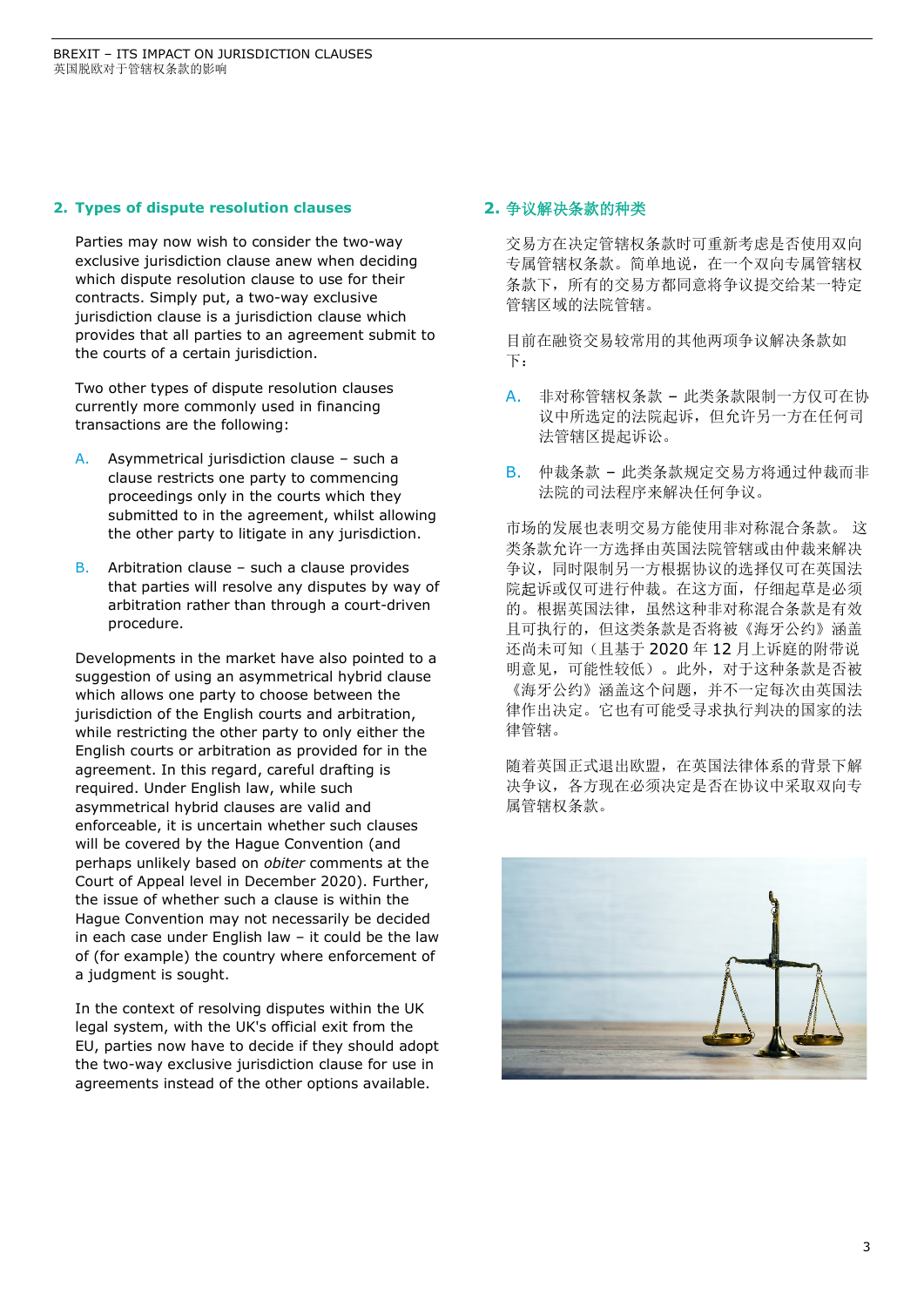Key considerations include weighing up the benefits of ease of enforcement of an English court judgement in the EU via the two-way exclusive jurisdiction clause, against the benefits of having flexibility as to where proceedings may be commenced under an asymmetrical jurisdiction clause, which has traditionally been the preferred option of financiers. With the current uncertainty on enforcement of English judgements in the EU, parties may also consider whether arbitration may be more effective as a dispute resolution mechanism in the appropriate transaction documents since it is unlikely that Brexit will affect recognition or enforcement of an arbitral award, which are governed by the New York Convention 1958 and the resulting national laws in each contracting state.

### **Conclusion**

If financiers require a judgment that is enforceable in the EU, then the analysis as to which jurisdiction clause would be most appropriate will now require especially careful consideration and most certainly local law advice.

关键考虑因素包括权衡在双向专属管辖权条款下在欧 盟执行英国法院判决的便利性的好处,以及根据融资 方一项倾向于的非对称管辖权条款下可灵活选择诉讼 程序启动地的好处。鉴于目前在欧盟执行英国判决的 不确定性,交易方在适当的交易协议里也可以考虑仲 裁是否会是更有效的纠纷解决机制。仲裁裁决受 1958 年《纽约公约》以及各缔约国由此产生的国内 法管辖,因此仲裁裁决的承认和执行将不受英国脱欧 的影响。

## 结论

若融资方要求在欧盟执行判决,那么哪一种管辖条款最 合适需要特别仔细的考虑,并且需求当地法律咨询。

## "A high degree of professionalism coupled with a constructive approach towards protecting client interests while achieving practical outcomes."

The Legal 500 Asia Pacific 2021

"高度的专业精神,加上以建设性的方式保护客户利益,同时取得实际的成果"

2021 年亚太法律 500 强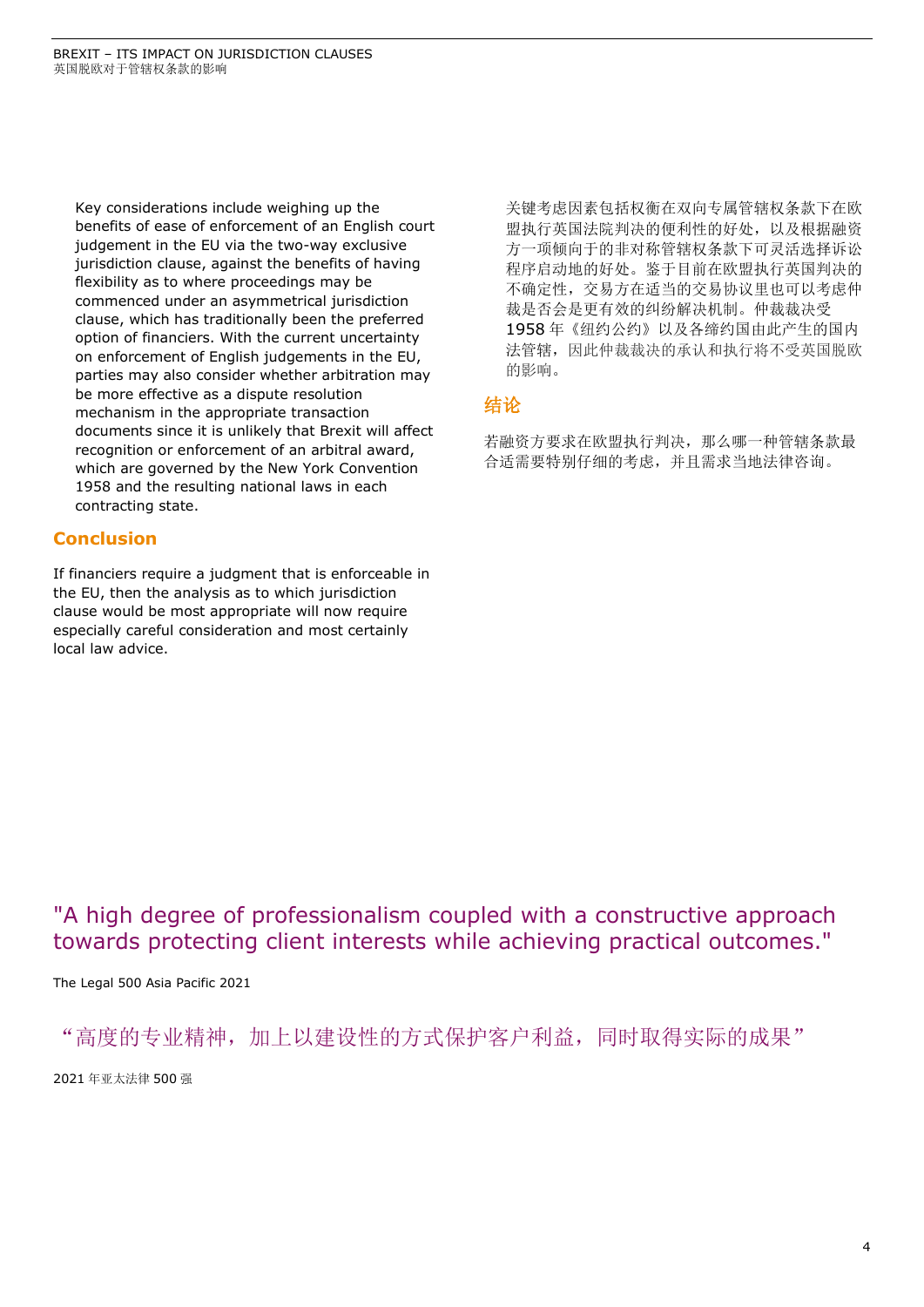# Our international reach 我们的跨国业务



Stephenson Harwood is an international law firm headquartered in London with nine offices across Asia, Europe and the Middle East.

180 Partners and over 1100 staff worldwide put their commitment and energy into achieving the goals of listed and private companies, institutions and individuals. With partners playing a central role, the highest calibre of legal talent is dedicated to overcoming your most complex issues.

With our focus on developing strong personal relationships at every level, you get the right advice from the right person at the right moment. Our team of people are as committed to your success as you are and we deliver clear advice that is set squarely in the real world.

罗夏信律师事务所是一家国际律师事务所,我们 的总部设在伦敦,并在亚洲、欧洲和中东地区设 有九个办事处。

罗夏信律师事务所在全球拥有 1100 名员工,其中包括 180 多位合伙人,致力于为我们的客户达成商业目标 一 — 客户包括上市及私人企业、各大机构和个人。以合伙人 为核心的最顶尖的法律人才队伍致力于解决您最复杂的问 题。

我们致力于在各个层面建立牢固的人际关系,让您在正确 的时间从正确的人那里获得正确的建议。